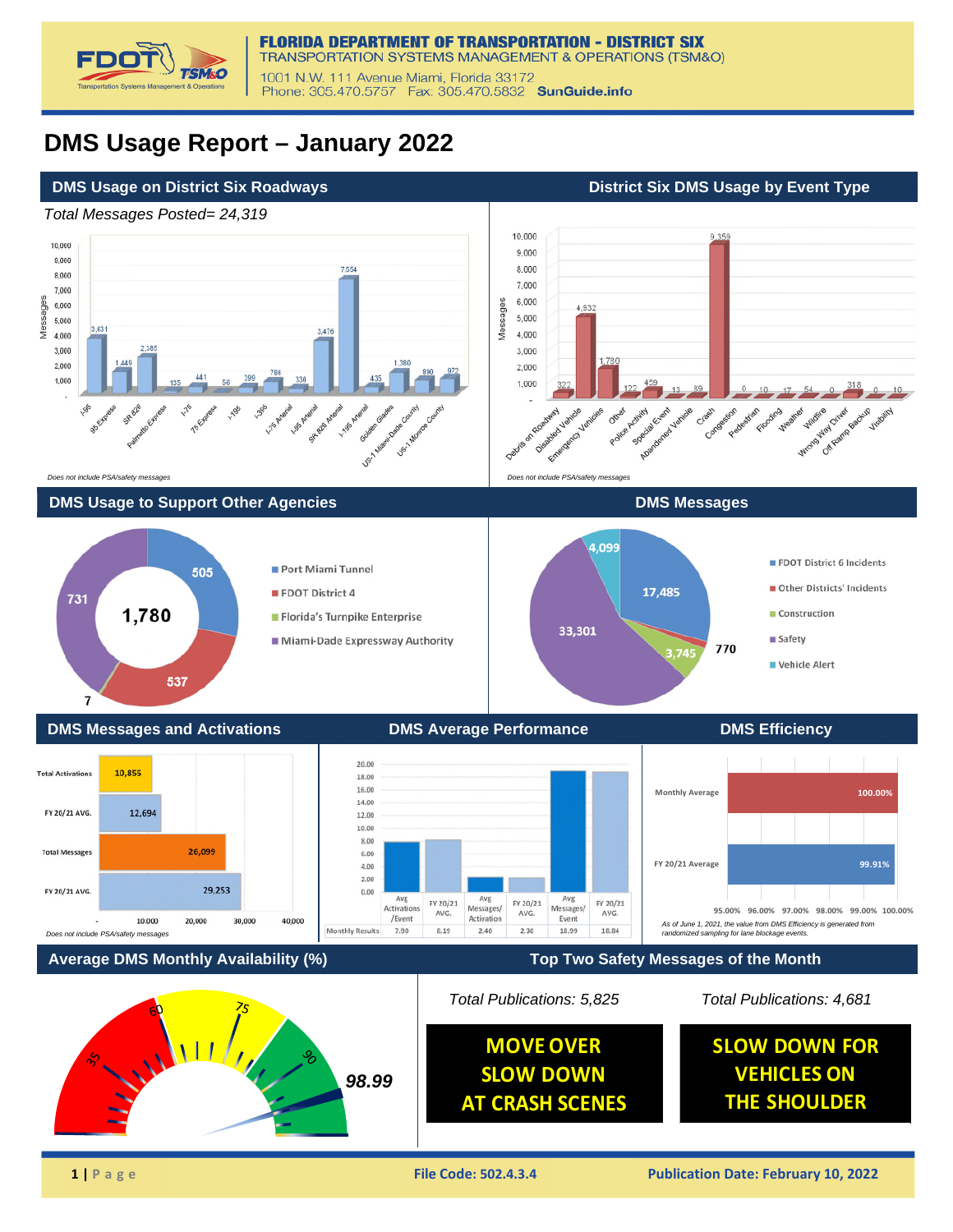

## **DMS Usage by Roadway (***Limited Access Facilities)*

| Roadway                      | ID             | Location                                                  | # of<br><b>Activations</b> | # of<br><b>Messages</b> | <b>Duration</b><br>(Hr:Min:Sec) | <b>Availability</b> |
|------------------------------|----------------|-----------------------------------------------------------|----------------------------|-------------------------|---------------------------------|---------------------|
|                              | $\mathbf{1}$   | I-95 NB beyond NW 103 St                                  | 167                        | 388                     | 222:47:25                       | 100.00%             |
|                              | 22             | I-95 NB south of NW 62 St                                 | 145                        | 360                     | 166:50:09                       | 100.00%             |
|                              | $75***$        | I-95 NB before SR 112                                     | 209                        | 467                     | 190:43:20                       | $N/A$ **            |
|                              | 77             | I-95 NB beyond SW 8 St                                    | 276                        | 636                     | 816:46:32                       | 100.00%             |
|                              | $\overline{2}$ | I-95 SB north of Ives Dairy Rd                            | 151                        | 389                     | 168:16:17                       | 100.00%             |
| $1 - 95$                     | 3              | I-95 SB north of Miami Gardens Dr                         | 180                        | 452                     | 187:17:50                       | 100.00%             |
| <b>MAINLINE</b>              | 095NB013.5LL   | I-95 NB north of NW 173 St                                | 92                         | 191                     | 154:14:23                       | 100.00%             |
|                              | 20             | I-95 SB south of NW 119 St                                | 124                        | 360                     | 549:21:06                       | 99.57%              |
|                              | 21             | I-95 SB south of NW 62 St                                 | 158                        | 408                     | 648:15:45                       | 100.00%             |
|                              | $74***$        | I-95 SB beyond of SR 112                                  | 158                        | 355                     | 429:11:16                       | $N/A$ **            |
|                              | 76             | I-95 SB before Rickenbacker Cswy                          | 29                         | 80                      | 98:35:48                        | 100.00%             |
|                              |                | <b>I-95 MAINLINE SUBTOTAL</b>                             | 1689                       | 4086                    | 3632:19:51                      | 99.95%              |
|                              | 95X40          | 95X NB at NW 62nd St                                      | 129                        | 290                     | 168:26:03                       | 100.00%             |
|                              | 95X45          | 95X NB at NW 125th St                                     | 153                        | 344                     | 198:30:19                       | 100.00%             |
| 95                           | 95XSB45        | 95X SB at NW 62nd St                                      | 127                        | 302                     | 324:13:11                       | 100.00%             |
| <b>EXPRESS</b>               | 95XSB50        | 95X SB at NW 125th St                                     | 90                         | 204                     | 204:51:23                       | 100.00%             |
|                              | 095SB014.6-EL  | 95X SB at Miami Gardens Dr                                | 178                        | 366                     | 172:34:01                       | 100.00%             |
|                              | 095NB014.8-EL  | 95X SB north of Miami Gardens Dr                          | 70                         | 140                     | 125:48:38                       | 100.00%             |
|                              |                | <b>95 EXPRESS SUBTOTAL</b>                                | 747                        | 1646                    | 1194:23:35                      | 100.00%             |
|                              | 4              | SR 826 EB east of NW 67 Ave                               | 54                         | 114                     | 113:13:58                       | 100.00%             |
|                              | 5              | SR 826 EB east of NW 37 Ave                               | 205                        | 437                     | 261:09:00                       | 100.00%             |
|                              | 826NB014.38    | SR 826 NB beyond NW 122 St                                | 68                         | 163                     | 104:05:46                       | 99.77%              |
|                              | 15             | SR 826 WB beyond NW 17 Ave                                | 28                         | 75                      | 26:45:32                        | 100.00%             |
|                              | 17             | SR 826 WB beyond NW 47 Ave                                | 61                         | 119                     | 55:09:35                        | 100.00%             |
|                              | 19             | SR 826 WB beyond NW 67 Ave                                | 91                         | 175                     | 125:21:33                       | 100.00%             |
| SR 826 &                     | 826NB010.36    | SR 826 NB before NW 58 St                                 | 117                        | 310                     | 155:21:01                       | 99.80%              |
| <b>PALMETTO</b>              | 826SB013.74    | SR 826 SB before NW 103 St                                | 62                         | 101                     | 89:40:34                        | 100.00%             |
| <b>EXPRESS</b>               | 826SB10.99     | SR 826 SB before NW 58 St                                 | 70                         | 132                     | 110:14:03                       | 99.80%              |
|                              | 826NB008.48    | SR 826 AT NW 25 ST                                        | 110                        | 295                     | 128:35:16                       | 99.48%              |
|                              | 826ELSB010.84  | SR 826 AT NW 66 ST                                        | 47                         | 88                      | 87:20:37                        | 98.58%              |
|                              | 826ELNB013.55  | SR 826 AT NW 108 ST                                       | 20                         | 47                      | 76:53:10                        | 98.48%              |
|                              | 826NB1.3-LL    | SR 826 NB before SW 72 St                                 | 58                         | 147                     | 92:48:45                        | 96.99%              |
|                              | 826NB4.8-LL    | SR 826 NB at SW 24 St                                     | 164                        | 345                     | 309:30:56                       | 99.06%              |
|                              | 826SB8.8-LL    | SR 826 SB at NW 36 St                                     | 134                        | 261                     | 320:54:22                       | 99.50%              |
|                              |                | <b>SR 826 SUBTOTAL</b>                                    | 1289                       | 2809                    | 2057:04:08                      | 99.43%              |
|                              | 075NB002.68    | I-75 NB before Miami Gardens Dr                           | 22                         | 51                      | 74:02:30                        | 99.50%              |
|                              | 075SB002.70    | I-75 SB before Miami Gardens Dr                           | 80                         | 169                     | 110:32:11                       | 99.49%              |
|                              | 075NB001.32    | <b>I-75 AT NW 89 AVE</b>                                  | 23                         | 52                      | 74:06:33                        | 94.22%              |
| $I - 75 & 75$                | 075SB001.29    | I-75 SB ramp from NW 138 St                               | 96                         | 199                     | 130:54:20                       | 99.46%              |
| <b>EXPRESS</b>               | 75SB000.4-LL   | I-75 SB before HEFT                                       | 29                         | 62                      | 120:12:11                       | 99.96%              |
|                              | 75SB004.1-LL   | I-75 SB South of Miami Gardens Dr<br><b>I-75 SUBTOTAL</b> | 76                         | 152                     | 106:37:51                       | 99.52%              |
|                              | 57             | I-195 EB before North Miami Ave                           | 326<br>26                  | 685<br>61               | 616:25:36<br>88:46:47           | 98.69%              |
| $1 - 195$<br><b>MAINLINE</b> | 105            | I-195 WB before Alton Rd                                  | 151                        | 346                     | 182:05:26                       | 100.00%<br>100.00%  |
|                              |                | <b>I-195 MAINLINE SUBTOTAL</b>                            | 177                        | 407                     | 270:52:13                       | 100.00%             |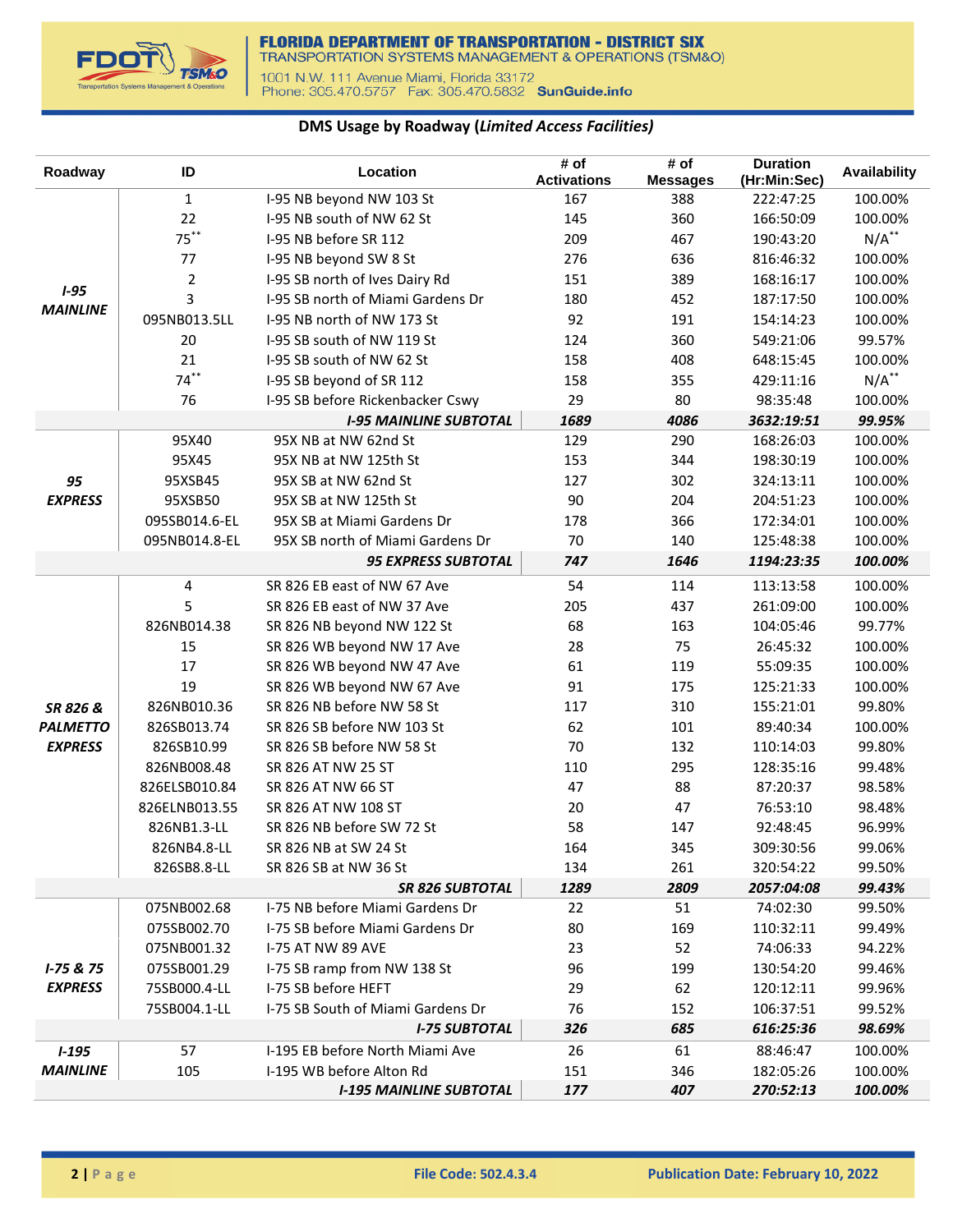

## **FLORIDA DEPARTMENT OF TRANSPORTATION - DISTRICT SIX**<br>TRANSPORTATION SYSTEMS MANAGEMENT & OPERATIONS (TSM&O)

1001 N.W. 111 Avenue Miami, Florida 33172<br>Phone: 305.470.5757 Fax: 305.470.5832 SunGuide.info

| <b>1-395</b> | 886WB | Port Blyd WB before US-1           | 165  | 361   | 666:20:18  | 97.82% |
|--------------|-------|------------------------------------|------|-------|------------|--------|
|              | 104   | I-395 WB at Watson Island          | 250  | 550   | 749:09:11  | 99.93% |
|              |       | I-395 SUBTOTAL                     | 415  | 911   | 1415:29:29 | 98.88% |
|              |       | LIMITED ACCESS FACILITIES SUBTOTAL | 4643 | 10544 | 9186:34:52 | 99.52% |

## **DMS USAGE BY ROADWAY (ARTERIALS)**

| Roadway            | ID            | Location                                  | # of<br><b>Activations</b> | # of<br><b>Messages</b> | <b>Duration</b><br>(Hr:min:ss) | <b>Availability</b> |
|--------------------|---------------|-------------------------------------------|----------------------------|-------------------------|--------------------------------|---------------------|
|                    | 109           | Ives Dairy EB Rd before I-95              | 137                        | 359                     | 164:35:29                      | 98.86%              |
|                    | 113           | Ives Dairy Rd WB before I-95              | 135                        | 355                     | 164:03:04                      | 100.00%             |
|                    | 110           | Miami Gardens Dr EB before I-95           | 150                        | 397                     | 151:36:03                      | 91.95%              |
| $1 - 95$           | 111           | Miami Gardens Dr WB before I-95           | 166                        | 464                     | 183:57:58                      | 98.80%              |
| <b>ARTERIAL</b>    | 112           | NW 103 St EB before I-95                  | 208                        | 598                     | 591:53:37                      | 99.94%              |
|                    | 106           | NW 79 St EB before I-95                   | 214                        | 562                     | 573:07:35                      | 88.26%              |
|                    | 107           | NW 54 St EB before I-95                   | 262                        | 662                     | 706:49:16                      | 100.00%             |
|                    | 108           | SW 8 St EB before I-95                    | 150                        | 390                     | 649:57:32                      | 100.00%             |
|                    |               | <b>I-95 ARTERIAL SUBTOTAL</b>             | 1422                       | 3787                    | 3186:00:34                     | 97.23%              |
|                    | 6             | SR 826 WB west of NE 2nd Ave              | 209                        | 502                     | 254:07:43                      | 98.80%              |
| <b>GOLDEN</b>      | 7             | Turnpike SB to Golden Glades              | 164                        | 399                     | 181:33:06                      | 99.67%              |
| <b>GLADES</b>      | $9^{\dagger}$ | US-441 NB at TRI-Rail                     | 23                         | 74                      | 35:27:18                       | $N/A^+$             |
| <b>INTERCHANGE</b> | $10^+$        | SR 9 NB before Park & Ride                | 70                         | 180                     | 130:25:54                      | $N/A^{\dagger}$     |
|                    | 8             | US-441 SB at NW 179 St                    | 132                        | 337                     | 160:37:35                      | 100.00%             |
|                    |               | <b>GOLDEN GLADES INTERCHANGE SUBTOTAL</b> | 598                        | 1492                    | 762:11:36                      | 99.49%              |
|                    | SW24EB        | SW 24 St EB before SR 826                 | 126                        | 299                     | 139:20:50                      | 100.00%             |
|                    | SW24WB        | SW 24 St WB before SR 826                 | 126                        | 301                     | 139:21:27                      | 99.80%              |
|                    | SW40EB        | SW 40 St EB before SR 826                 | 90                         | 232                     | 143:35:46                      | 99.91%              |
|                    | SW40WB        | SW 40 St WB before SR 826                 | 86                         | 222                     | 129:45:53                      | 99.37%              |
|                    | SW56EB        | SW 56 St EB before SR 826                 | 78                         | 208                     | 94:54:10                       | 99.25%              |
|                    | SW56WB        | SW 56 St WB before SR 826                 | 78                         | 208                     | 94:54:07                       | 99.47%              |
|                    | SW72EB        | SW 72 St EB before SR 826                 | 66                         | 182                     | 91:48:07                       | 99.39%              |
|                    | SW72WB        | SW 72 St WB before SR 826                 | 66                         | 182                     | 91:47:37                       | 100.00%             |
| <b>SR 826</b>      | WFLAGLEREB    | W Flagler ST EB before SR 826             | 118                        | 297                     | 122:43:03                      | 98.11%              |
| <b>ARTERIAL</b>    | WFLAGLERWB    | W Flagler ST WB before SR 826             | 120                        | 303                     | 129:55:59                      | 99.05%              |
|                    | NW25EB        | NW 25 ST EB before SR 826                 | 130                        | 339                     | 133:13:00                      | 100.00%             |
|                    | NW25WB        | NW 25 ST WB before SR 826                 | 130                        | 338                     | 130:33:37                      | 99.87%              |
|                    | NW36EB        | NW 36 ST EB before SR 826                 | 139                        | 346                     | 134:09:23                      | 99.49%              |
|                    | NW36WB        | NW 36 ST WB before SR 826                 | 140                        | 355                     | 134:50:23                      | 99.75%              |
|                    | SW8EB         | SW 8 ST EB before SR 826                  | 135                        | 333                     | 150:52:46                      | 100.00%             |
|                    | SW8WB         | SW 8 ST WB before SR 826                  | 131                        | 323                     | 149:23:14                      | 99.36%              |
|                    | SW88EB        | Kendall DR EB before SR 826               | 56                         | 158                     | 91:19:09                       | 95.19%              |
|                    | SW88WB        | Kendall DR WB before SR 826               | 56                         | 154                     | 89:51:32                       | 96.34%              |
|                    | ADMS-103ST-EB | NW 103 ST EB before SR-826                | 110                        | 228                     | 104:07:10                      | 98.68%              |
|                    | ADMS-103ST-WB | NW 103 ST WB before SR-826                | 109                        | 223                     | 103:49:51                      | 99.44%              |
|                    | ADMS-122ST-EB | NW 122 ST EB before SR-826                | 104                        | 209                     | 109:07:37                      | 99.54%              |
|                    | ADMS-122ST-WB | NW 122 ST WB before SR-826                | 104                        | 201                     | 109:01:26                      | 99.54%              |
|                    | ADMS-154ST-EB | NW 154 ST EB before SR-826                | 90                         | 181                     | 103:58:29                      | 100.00%             |
|                    | ADMS-154ST-WB | NW 154 ST WB before SR-826                | 90                         | 181                     | 103:58:27                      | 99.92%              |